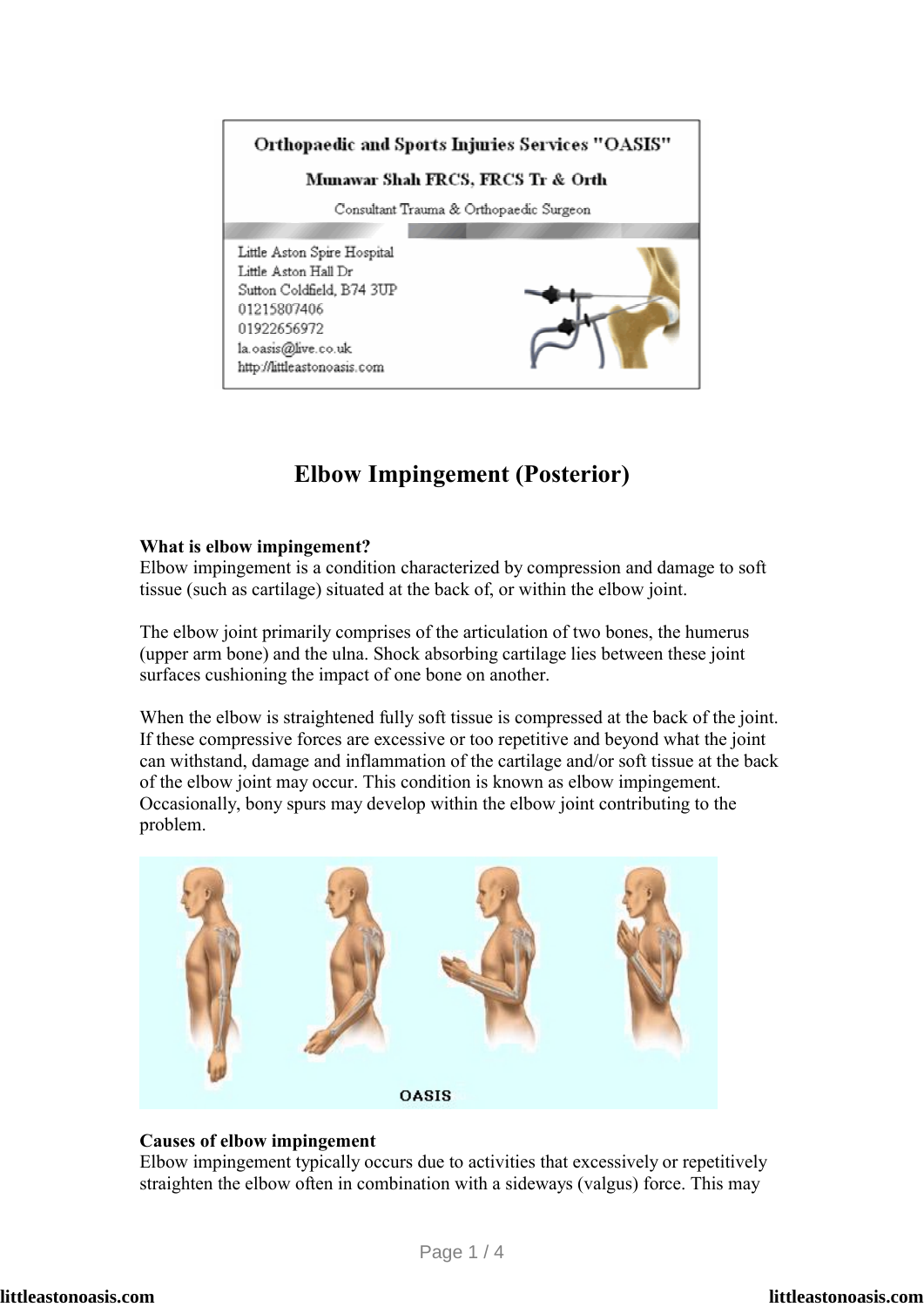occur suddenly, due to a specific incident involving a hyperextension force, or, more commonly, due to repetitive strain associated with overuse such as repetitive throwing In the throwing athlete, the "winding up" or "cocked" phase of the throwing motion (just prior to throwing) may hyperextend the elbow and place significant strain on the elbow joint. As a result, elbow impingement may occur due to overuse associated with repetitive throwing (especially in throwers who 'open up too soon' or throw with a low arm) and are particularly common in baseball pitchers, cricketers and javelin throwers. Elbow impingement may also occur in martial arts due to repetitive punching, forcing the elbow into hyperextension.



Occasionally, elbow impingement is seen in contact sports and may occur due to a collision to the back of the elbow forcing the elbow to bend in the wrong direction (such as another player falling across the back of the elbow).

#### **Signs and symptoms of elbow impingement**

Patients with this condition typically experience pain at the back of the elbow that increases with forced hyperextension of the elbow. Pain may also increase on firmly touching the affected area. In those patients whose injury occurs from overuse, symptoms usually develop gradually and progressively over a period of time.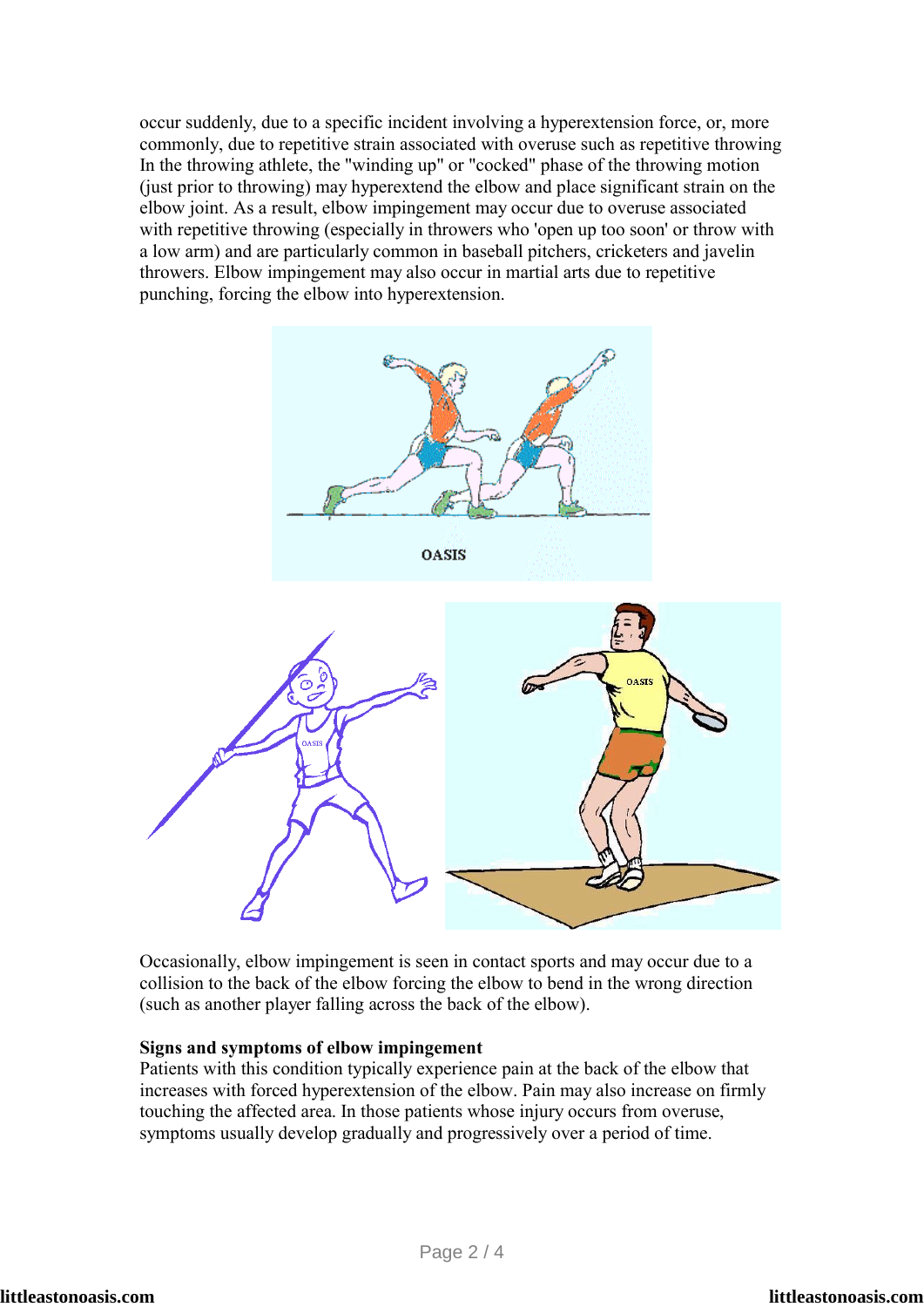In minor cases of elbow impingement (whether traumatic or due to overuse), patients may be able to continue activity only to experience an increase in pain, swelling and stiffness in the elbow after activity with rest (particularly first thing in the morning). As the condition progresses (particularly in the throwing athlete), pain may increase during activity and can eventually prevent activity performance. Patients may also experience a loss of elbow movement, in particular, an inability to fully straighten the elbow due to stiffness and pain.

## **Diagnosis of elbow impingement**

A thorough subjective and objective examination from a physiotherapist is usually sufficient to diagnose elbow impingement. Investigations such as X-rays, ultrasound, CT scan or MRI may be indicated to assist with diagnosis and rule out other conditions



#### **Treatment for elbow impingement**

Some patients with elbow impingement heal well with appropriate physiotherapy treatment. The success rate of treatment is largely dictated by patient compliance. A vital aspect of treatment is that the patient rests sufficiently from any activity that increases their pain (a brace or protective taping may be required).

Activities placing large amounts of stress on the elbow should also be minimized, particularly throwing or hyperextension activities. Resting from aggravating activities ensures the body can begin the healing process in the absence of further tissue damage. Once the patient can perform these activities pain free a gradual return to these activities is indicated provided there is no increase in symptoms.

Ignoring symptoms or adopting a 'no pain, no gain' attitude is likely to lead to the condition becoming chronic. Immediate, appropriate treatment in patients with elbow impingement is essential to ensure a speedy recovery. Once the condition is chronic, healing slows significantly resulting in markedly increased recovery times and an increased likelihood of a poor outcome.

Patients with this condition should perform pain-free flexibility and strengthening exercises as part of their rehabilitation to ensure an optimal outcome. The treating physiotherapist can advise which exercises are most appropriate for the patient and when they should be commenced.